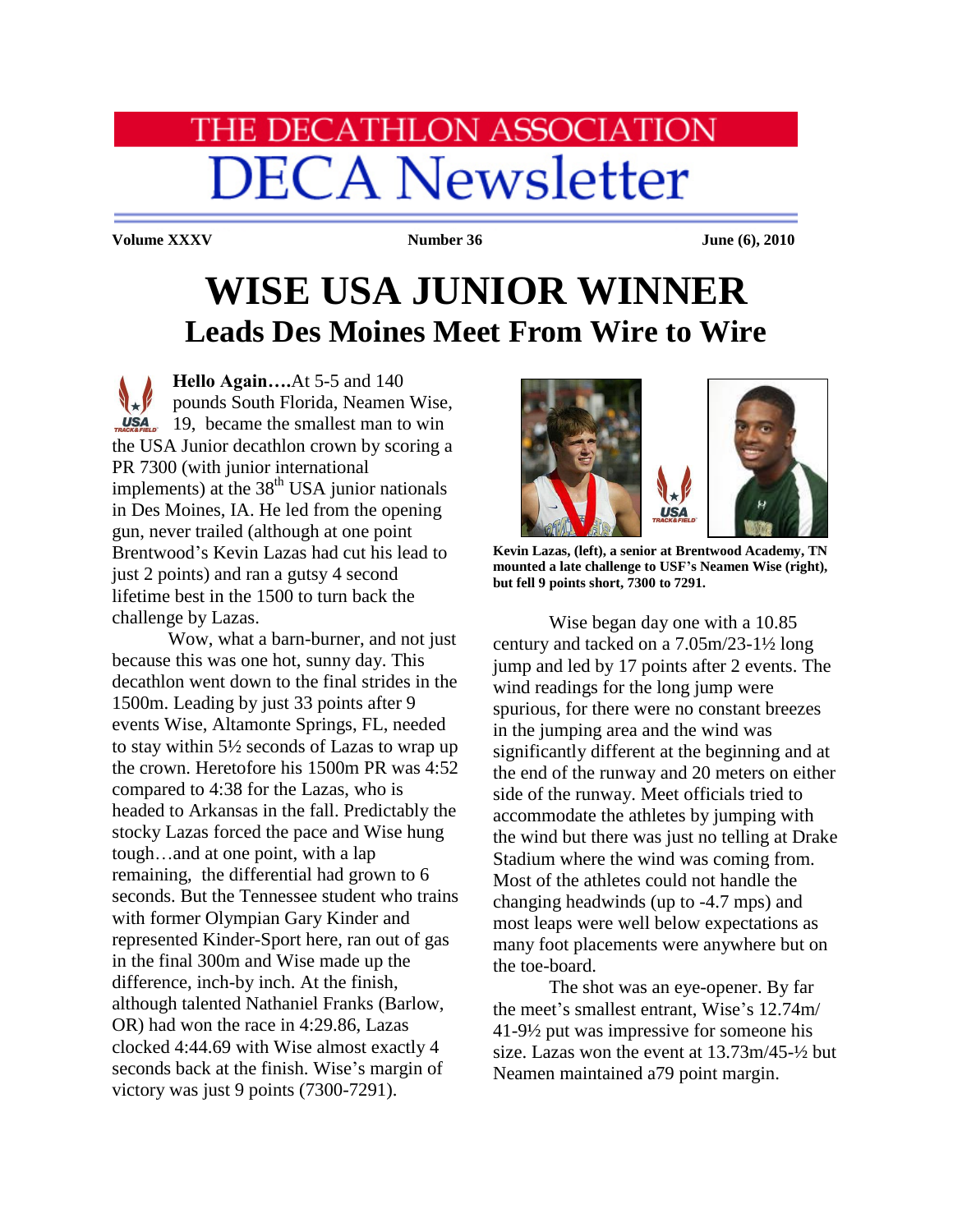Perhaps the meet's most impressive individual performance was Wise's 1.96m/ 6- 5 high jump clearance, 12' higher than his height. Seasonal leader Gunnar Nixon, who had set a national dec high jump record earlier in the season at 2.12m/6-11½ (he has a PR  $2.15 \text{m}/7 - \frac{1}{2}$  won the event in  $2.08 \text{m}/6 - \frac{93}{4}$ , vet this event, like the long jump, was a downer for most since, after the pits were settled, very strong winds from the north (officials had to manually hold the crossbar on) blew directly into the jumpers approach. After 4 events Wise led by 90 points.

The 400m produced a 2 second PR at



**Dakotah Keys, Sweet Home, OR, faced a dq for a lane violation in the 2nd 400m race. Despite the zero he was in 9 th place with one event remaining.**

49.58 seconds by Nathaniel Franks, Barlow, OR, but he was dq'd for a lane violation. Ditto for Dakotah Keys, Sweet Home, OR. Nixon won the 1<sup>st</sup> unseeded section in 50.18 as the wind on the backstretch was straightening. Wise died on the homestretch but his 51.96 clocking was good enough to keep the overall lead by 10 points. Evan Weinstock, Las Vegas, won the  $2<sup>nd</sup>$  race in 50.79 while Franks had apparently won the  $3^{\text{rd}}$  .

On Day Two Wise won the 110 hurdles in 14.50 seconds while Nixon gunned a 14.63 effort. Wise's lead over Nixon expanded to 26 points. Steady Austin Bahner, a freshman from Wichita State, was the discus victor at 42.63m/139-10 but Wise was not far off at 41.61m/136-6 and his lead after 7 was 218 points.

Here Lazas mounted his charge and , with Taylor Schmidt/Concordia U(OR) and Keys tied for the win in the vault at 4.50m/14- 9, six bars higher than Wise. At this point he had carved the Floridian's margin to 97.

There was a bit of drama in the javelin event. Throwing back-to-back, Wise opened with a 49.42m/162-1 strike and Lazas answered at 55.78m/183-0 (the eventual winning toss) and pared the lead to just two points, 6642-6640. Lazas never did better the mark but Wise did, eventually getting off a 51.50m/169-0 spear and his lead expanded to 33 points, the margin he had at the start of the 1500m. More important



**Tall Gunnar Nixon (left), Edmond, OK, found himself 10 points back at the break but weak discus and 1500 scuttled any chance for the high school seasonal leader.**

for Wise was the stern lecture received from his father minutes before the 1500m and the "persuasion" must have worked for he ran a gutsy race and just held on for the victory.

The USA meet was a qualifier for the IAAD World Junior champs July 19-25 in New Brunswick (Moncton), Canada. Wise and Lazas earned spots.



## *RESULTS:*

|      | 6/23-24 USA Junior Champs, Drake U, Des Moines, IA     |               |
|------|--------------------------------------------------------|---------------|
| 7300 | Wise. Neaman/South Florida                             | $10.85 - 0.8$ |
|      | 705-1.6 1274 196 51.96 14.50-1.9 4116 390 5150 4:48.67 |               |
| 7291 | Lazas, Kevin/Kinder Sport, TN                          | 11.34-1.4     |
|      | 691-3.0 1373 190 50.38 15.31-0.2 3640 450 5578 4:44.69 |               |